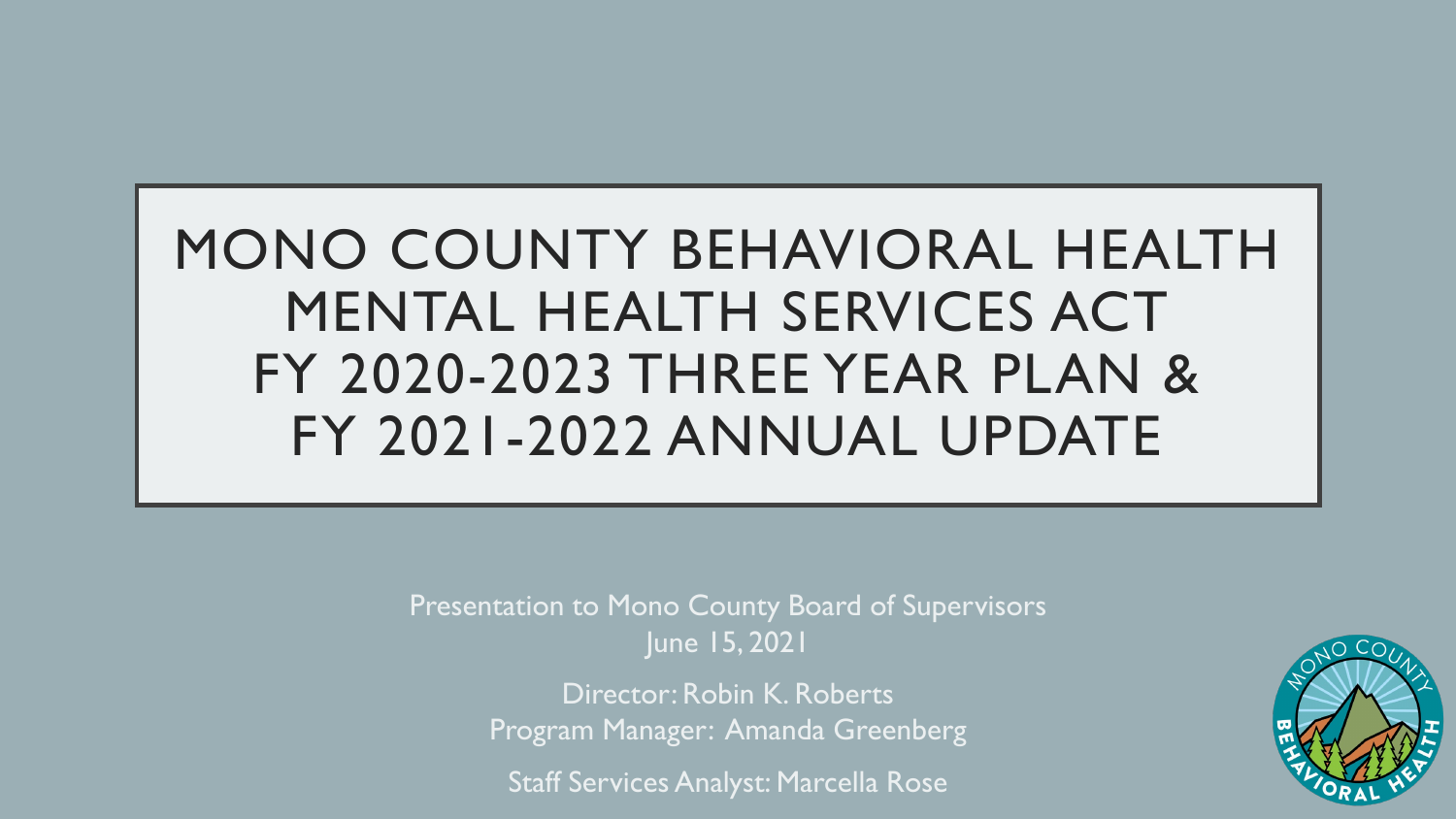# WHAT IS THE MHSA?

- Voter-approved measure passed in 2004
- Goal of transforming the mental health system
	- Consumer- and family-driven
	- Recovery oriented
	- Accessible
	- Culturally competent
- Report Components
	- Community Planning Process
	- Funding categories
	- PEI Evaluation Report
	- Annual Innovation Project Report



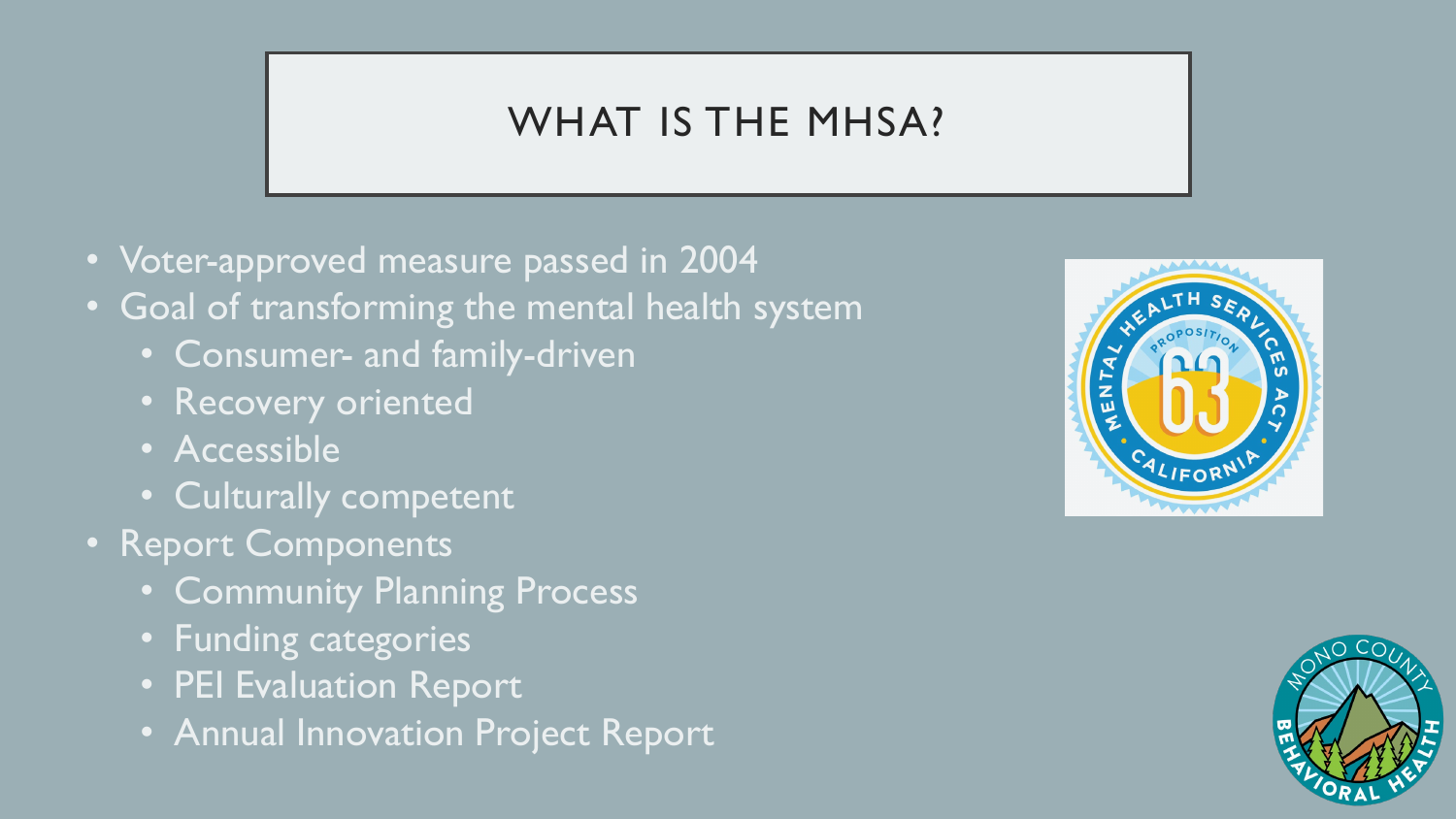### COMMUNITY PROGRAM PLANNING **PROCESS**



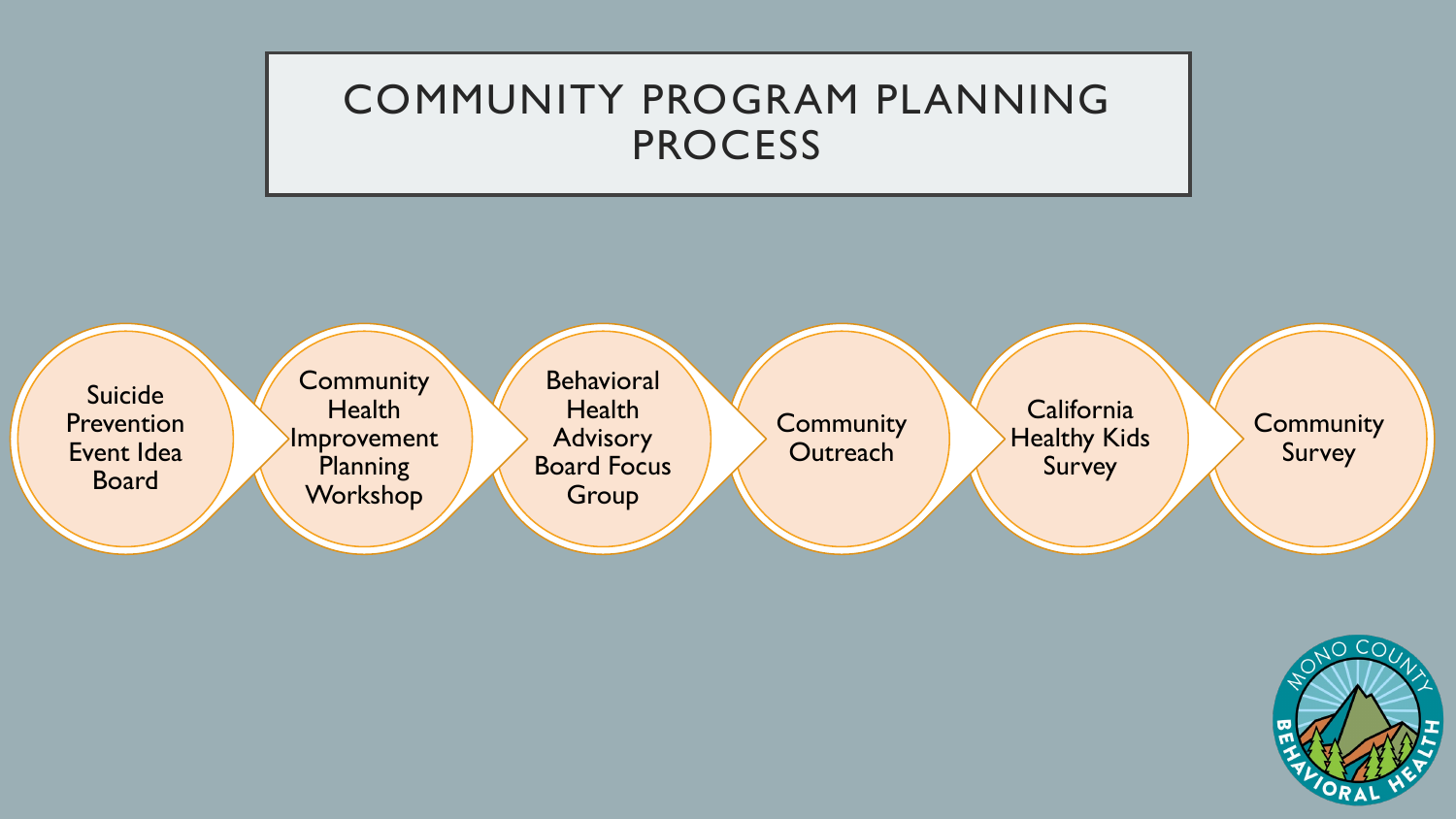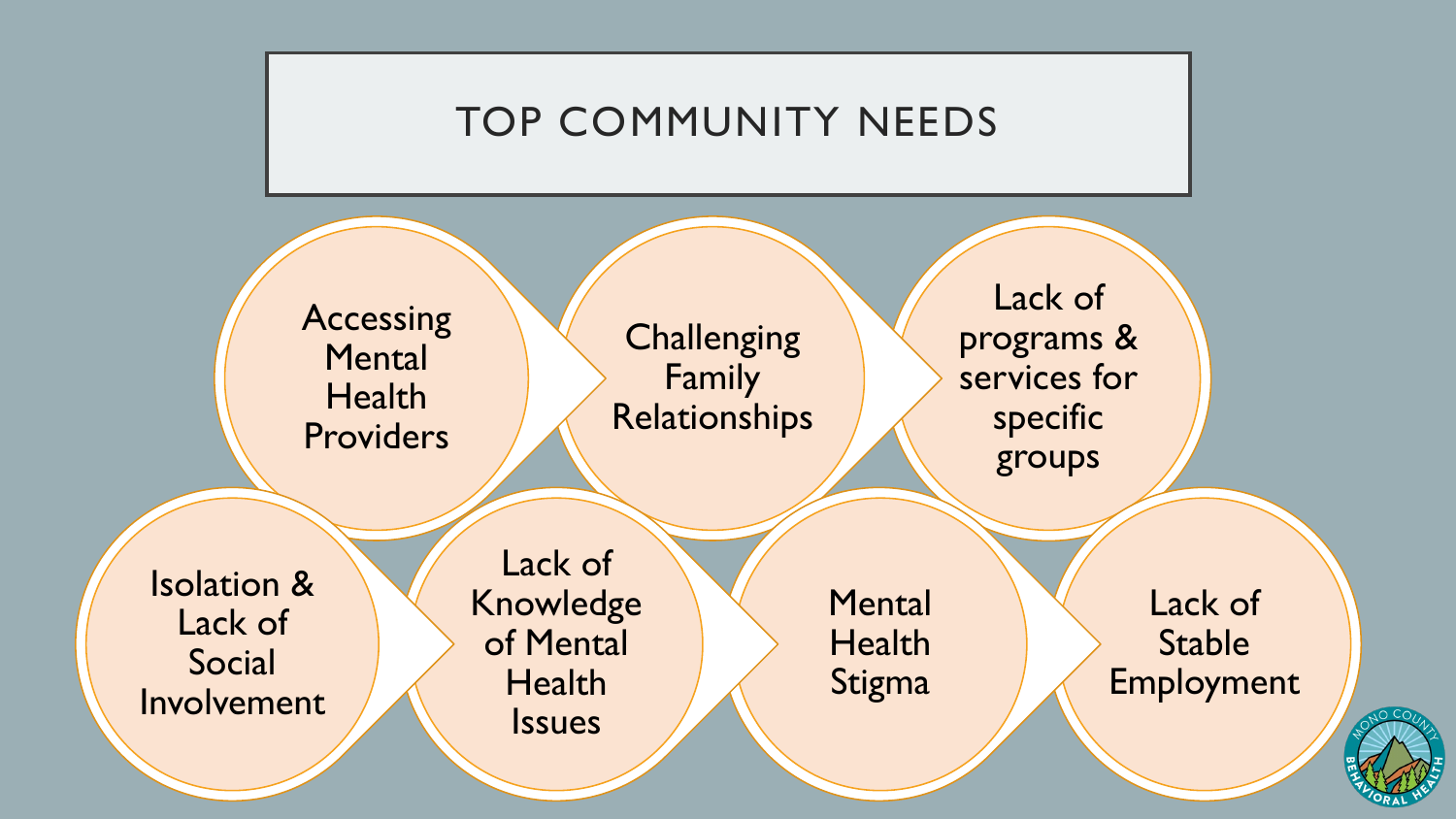### TOP STRATEGIES TO PROMOTE MENTAL HEALTH

**Increase** community engagement through activities and programs

Provide more programs & services for special populations

**Increase** awareness of mental health programs

Use technology to promote connection

Offer services and programs at more convenient times and places

When possible meet basic needs

Recruit & retain high quality BH staff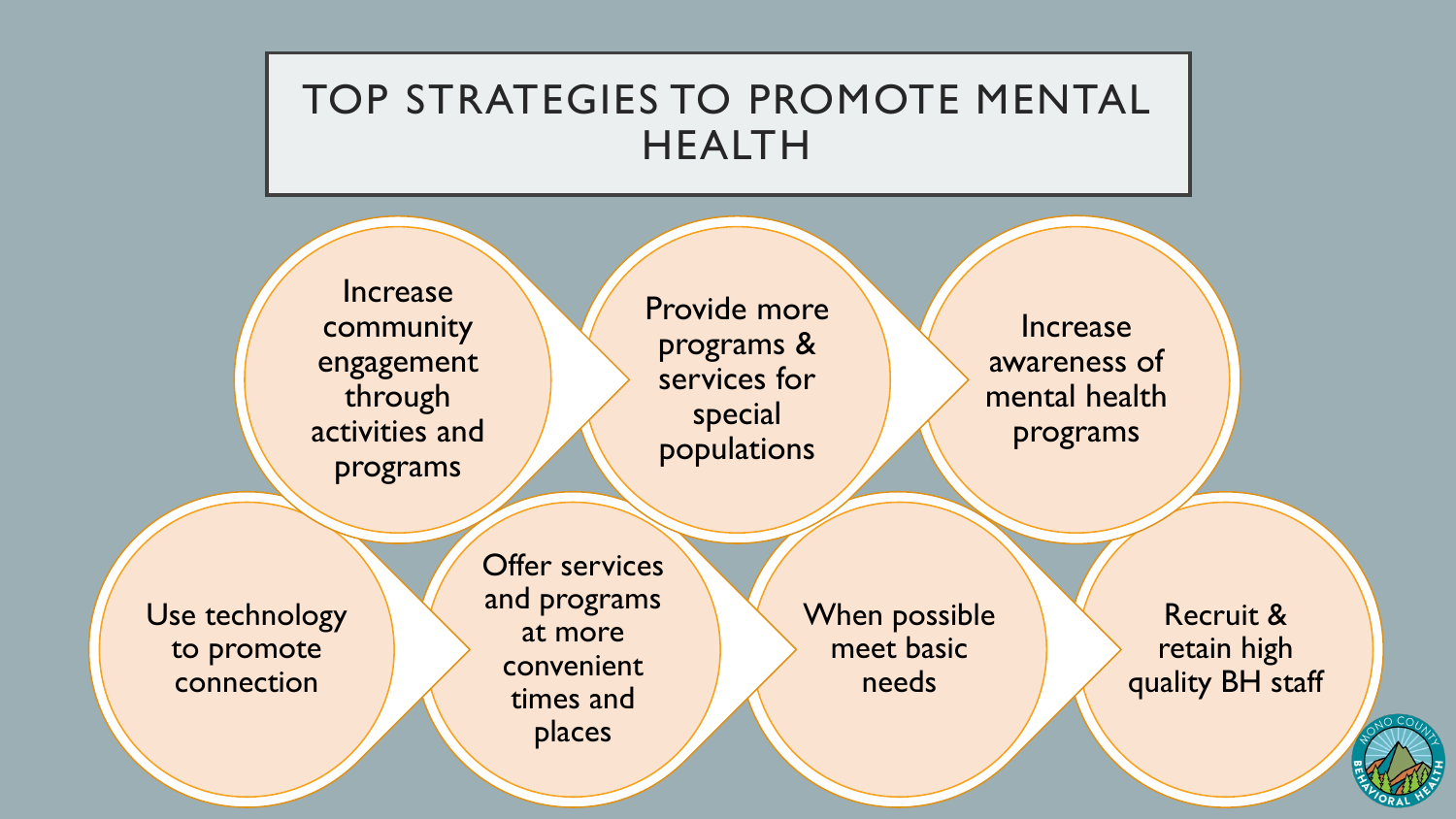## MHSA FUNDING COMPONENTS

Community Services & Supports

### Capital Facilities & Technological Needs

### Prevention & Early Intervention

Workforce Education Van Australian Morkforce 2 & Training

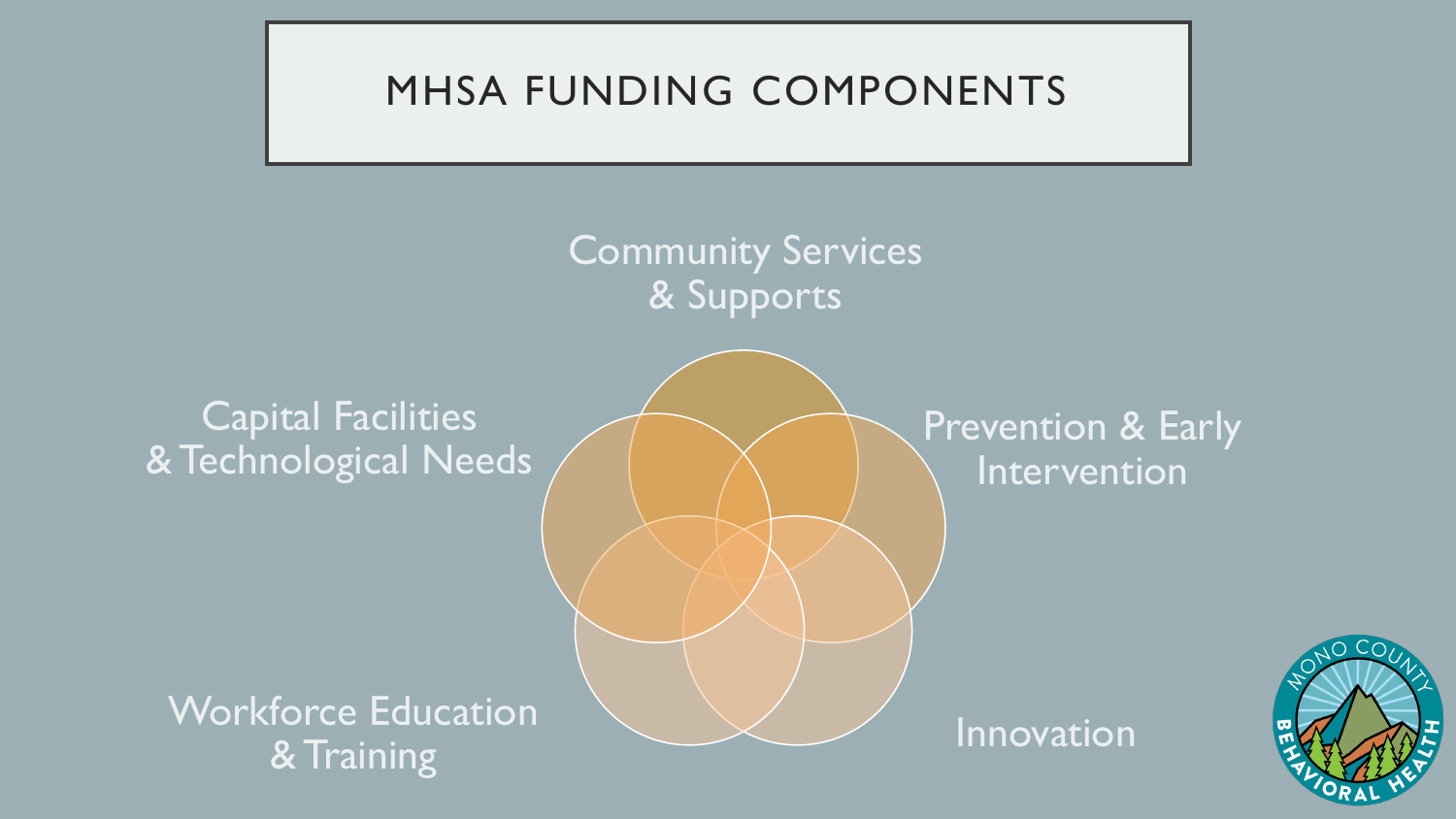# COMMUNITY SERVICES & SUPPORTS

- Full Service Partnership Program
- Telehealth Services
- Wrap Program
- MHSA Housing Program
- Expansion of Case Management/Supportive Services
- Crisis Intervention/Stabilization
- Community Outreach & Engagement
	- Socials & Foro Latino
- Wellness Centers



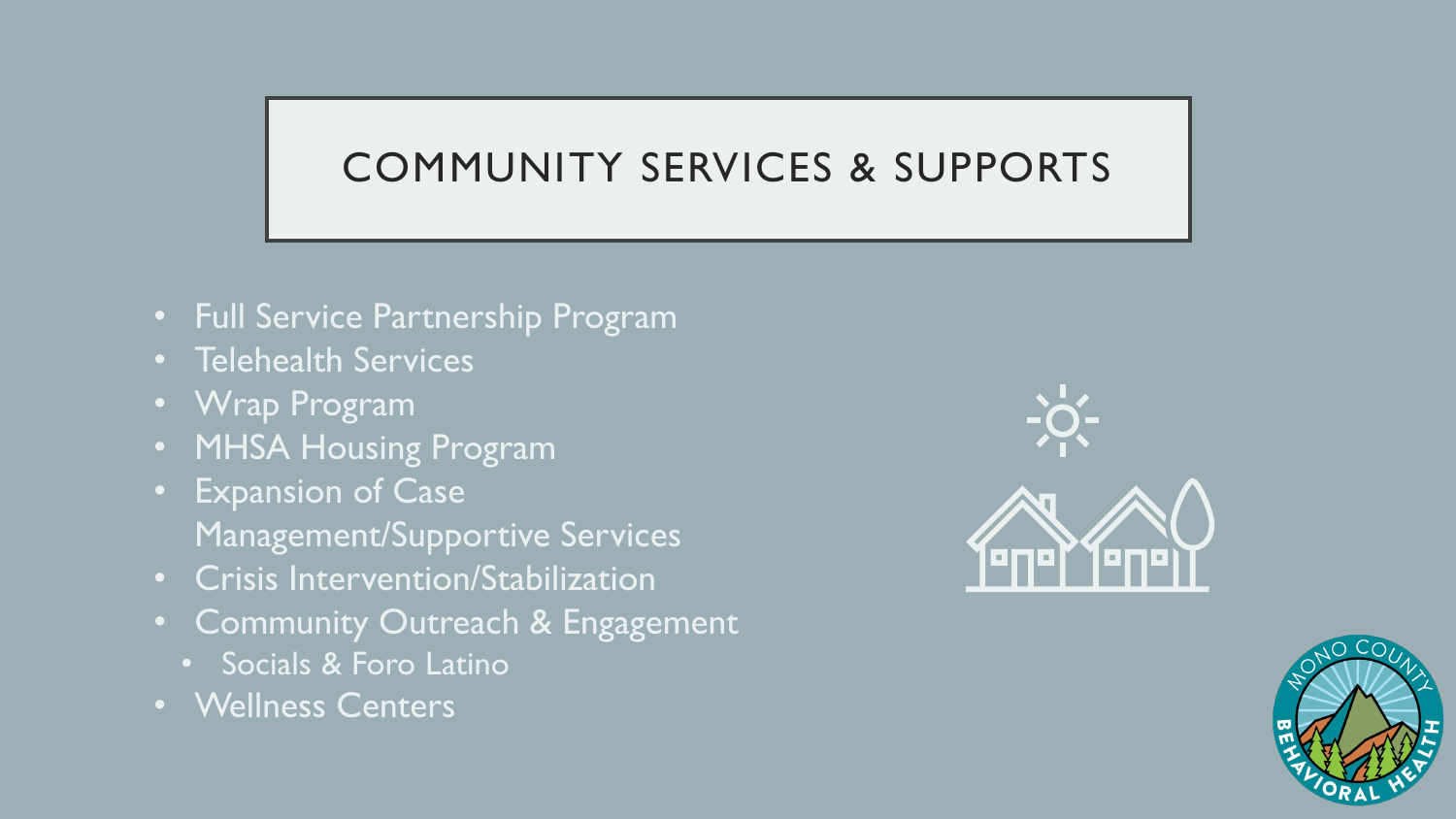## PREVENTION & EARLY INTERVENTION

- Peapod Playgroup Program
- Walker Senior Center
- North Star School-Based Services
- Community Trainings
- Outreach in Outlying Communities to Increase Access and Linkage to **Treatment**
- Community Engagement to Reduce Stigma and Discrimination



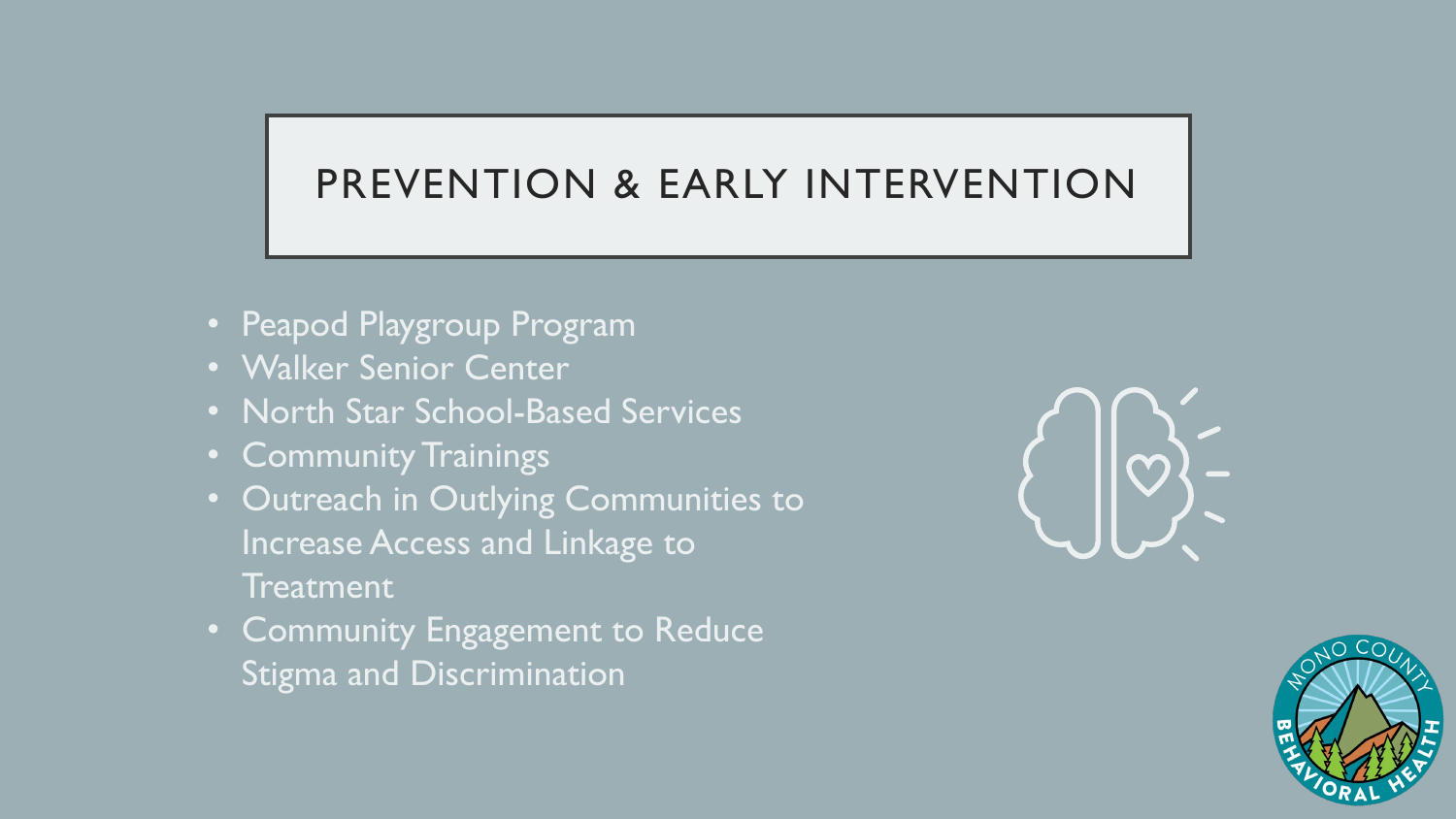# INNOVATION

*Innovation projects must be novel, creative, and/or ingenious mental health practices/approaches*

- One on-going project approved by Mono County BOS & MHSOAC • Help@Hand (The Technology Suite)
- One planned project proposed to begin in FY 21-22
	- Mobile Crisis Response



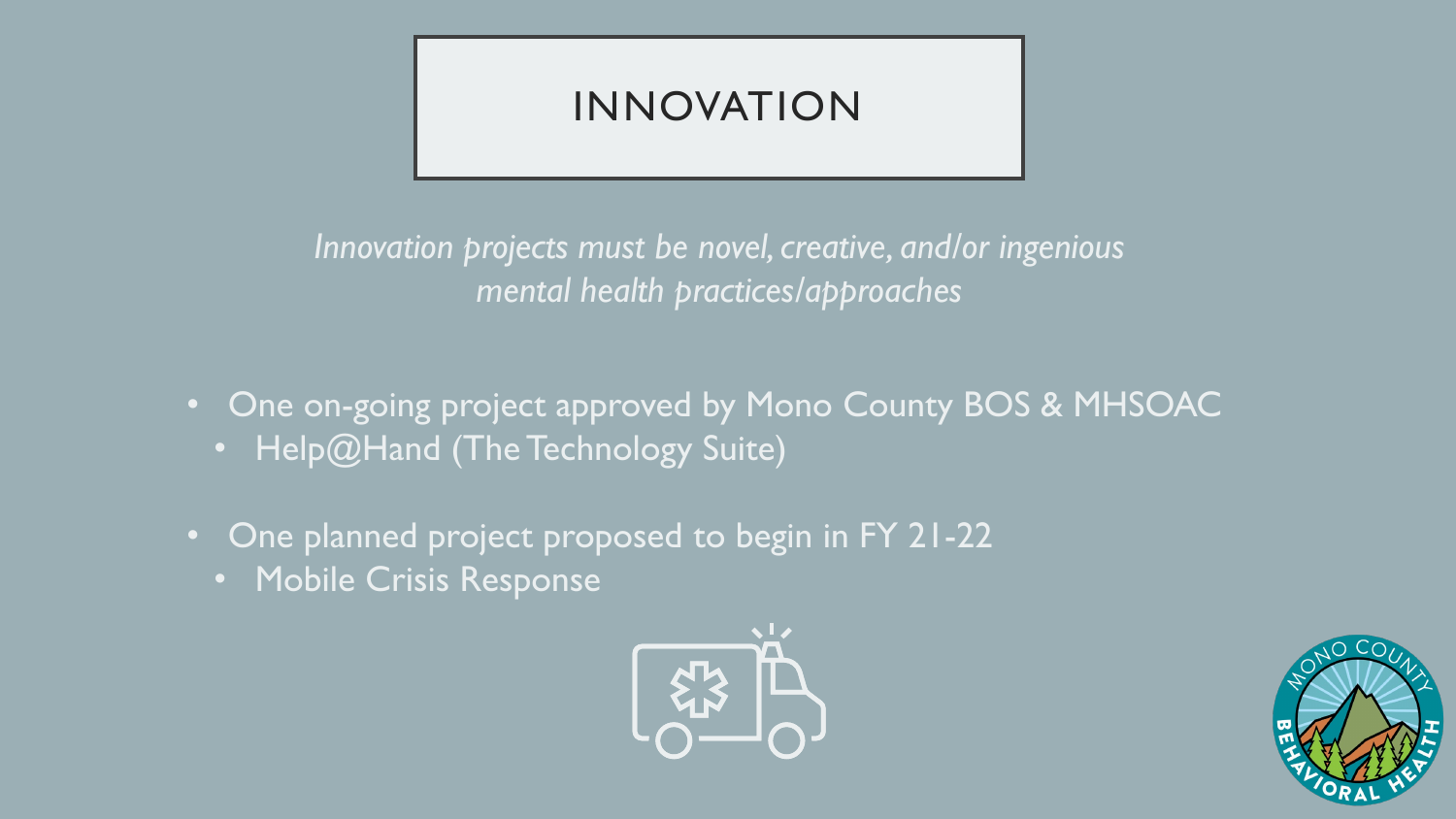### WORKFORCE EDUCATION & TRAINING

- Trainings & Conferences
	- Racial Equity Work
- Staff Supervision
- Loan Assumption Program



#### CAPITAL FACILITIES & TECHNOLOGICAL NEEDS

- MHSA Housing Project in Mammoth Lakes
- No Place Like Home Funding

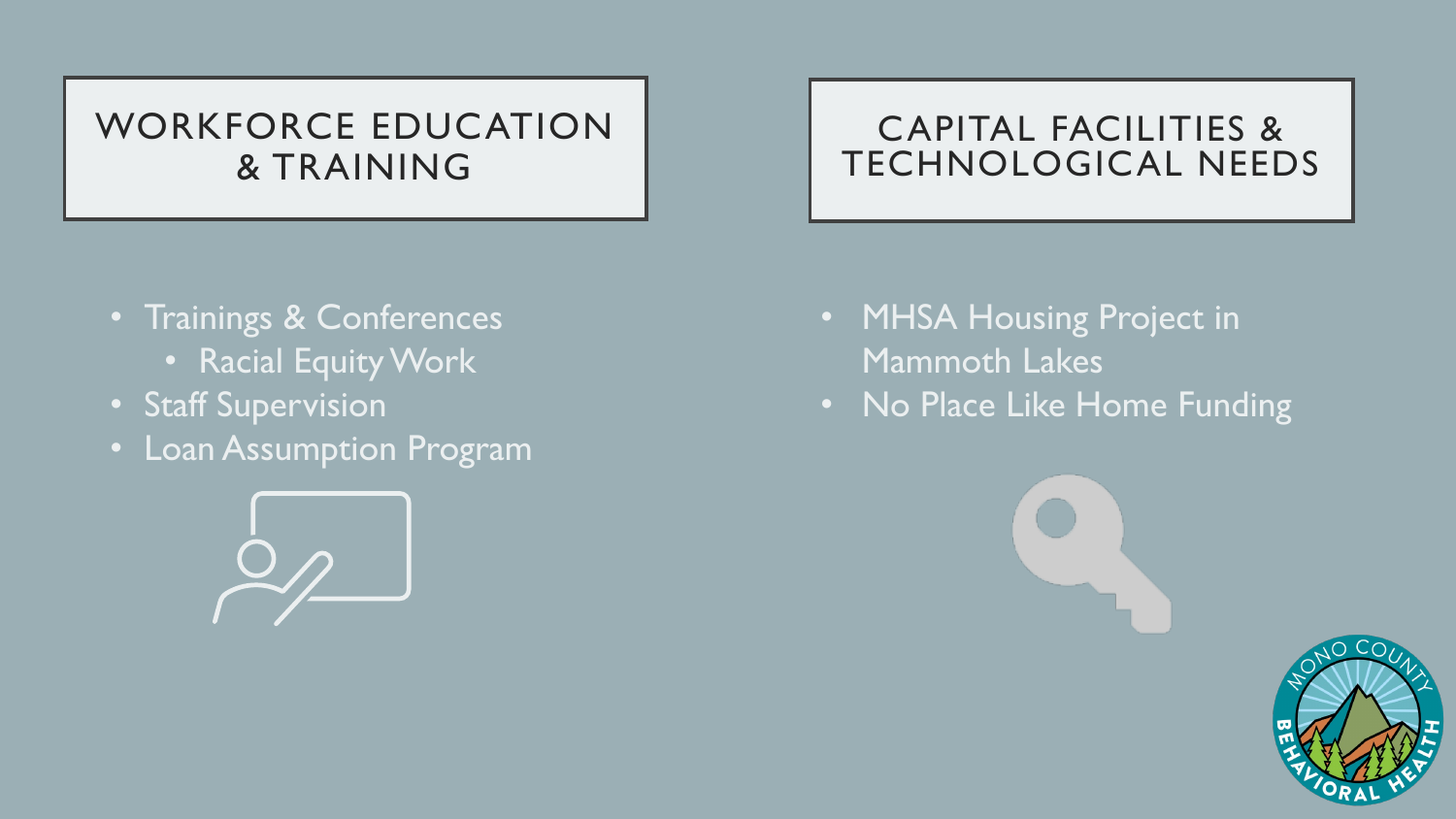### KEY ACHIEVEMENTS & OUTCOMES

- Distributed more than 400 activity bags to help families cope in early days of pandemic lock-down
- During the 20-21 school year: 125 kids yoga classes, 42 diversity readings, 16 mindfulness sessions, and 15 wellness conversations
- Social media outreach from 66 Facebook followers to 1,011
- In FY 19-20 hosted two community healing events in response to several suicides
- Mental Health First Aid courses held and planned for FY 21-22
- Started yoga in the park in four communities in April
- Offering expanded community programs this summer